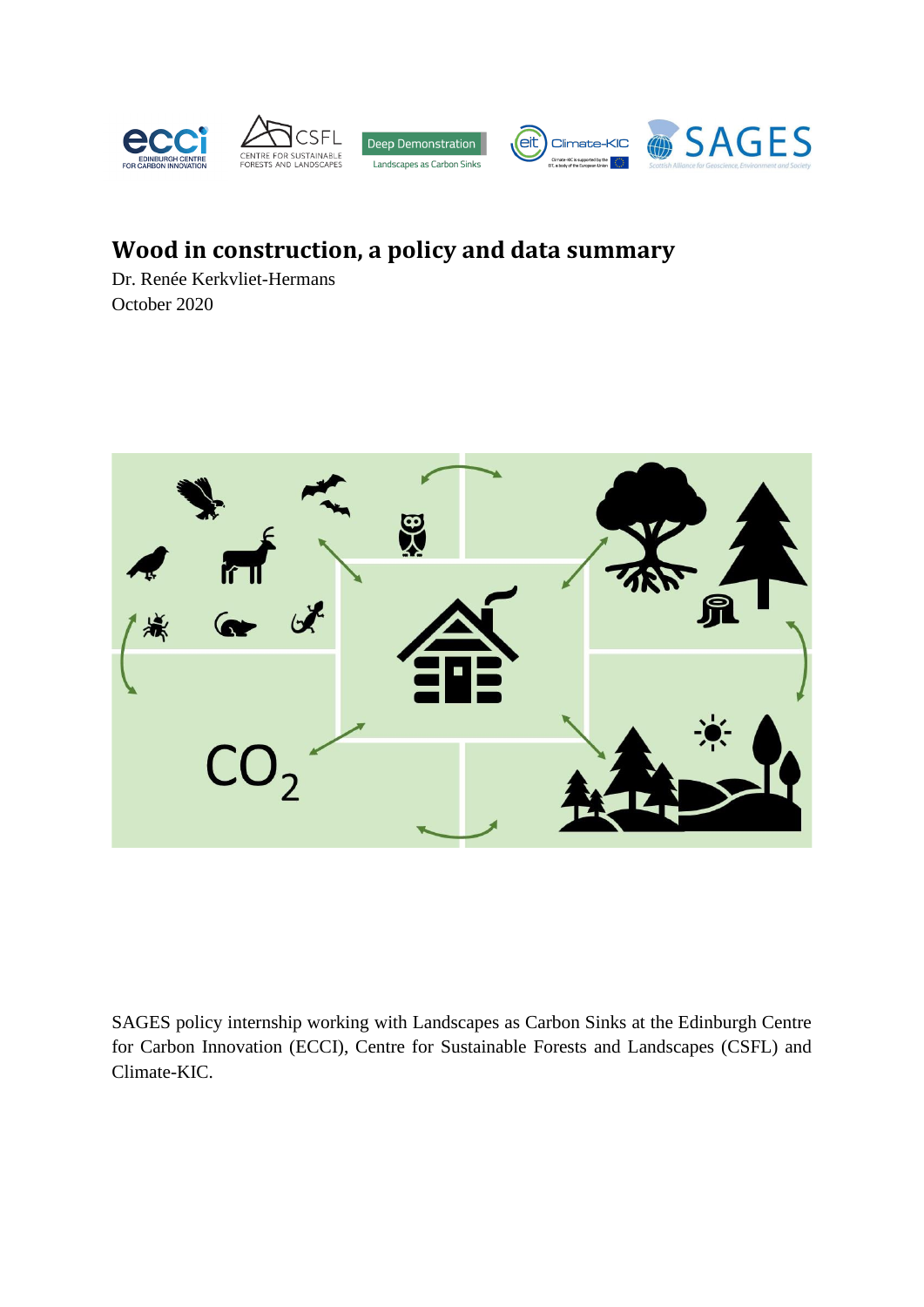# **Executive Summary**

This report provides a policy background and information on carbon emissions and sequestration in the construction industry, along with recommendations for policy. The UK has set a legally binding target of net-zero emissions of greenhouse gases by 2050, and Scotland has set the earlier target of net-zero emissions by 2045. One of the proposed measures to meet these targets is via increased woodland creation and increased use of wood to substitute higher carbon intensive materials. The Committee on Climate Change advised to encourage the construction industry to increase the use of wood fibre where appropriate.

The use of wood in construction has two climate benefits:

- 1. Reducing the embodied emissions of greenhouse gases (those caused by the extraction, manufacture, transportation, assembly, maintenance, demolition and disposal of the products and elements in an asset).
- 2. Increasing the amount of stored carbon.

This report further highlights the need to look at forestry in a holistic way, where the carbon sink within the forest system, the carbon storage in harvested wood products, and the avoidance of fossil emissions by product substitution are all taken into account.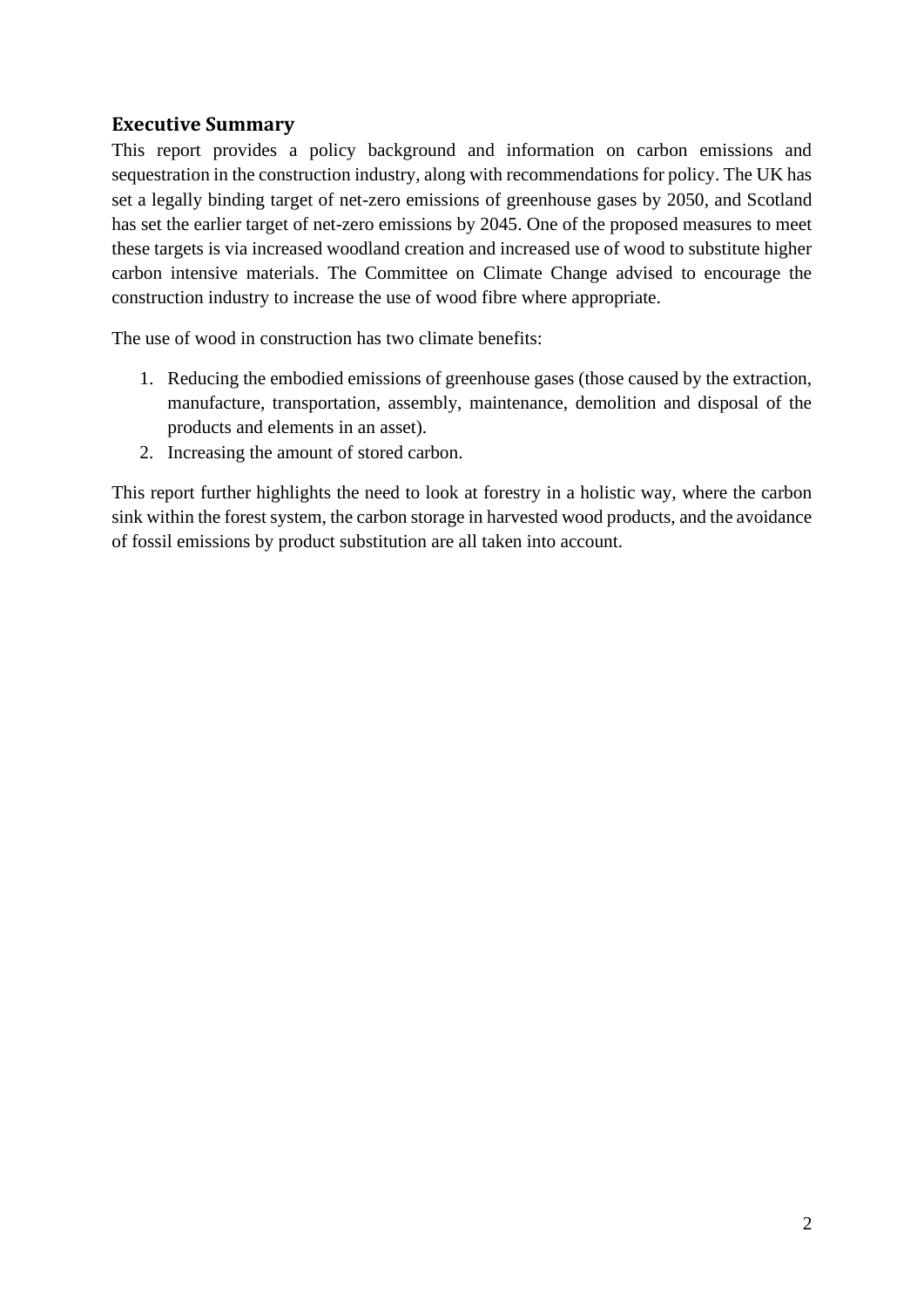# **Introduction**

The Landscapes as Carbon Sinks project aims to investigate the interventions that can be made to accelerate the land sector's contribution to Scotland's 2045 net-zero emissions of greenhouse gases target. As part of this initiative, we consider how the carbon benefits of wood fibre in construction can be scaled-up, using Scotland as an example. Using information derived from three sequential expert workshops, we developed a system map on the factors that currently enable or inhibit the use of wood from Scottish forests in the UK construction sector [\(https://centre-for-sustainable-forests-and-landscapes.kumu.io/wood-in-construction-system](https://centre-for-sustainable-forests-and-landscapes.kumu.io/wood-in-construction-system-map)[map\)](https://centre-for-sustainable-forests-and-landscapes.kumu.io/wood-in-construction-system-map). This report is linked to the system map and provides policy background and information on carbon emissions and sequestration in the construction industry, along with recommendations for policy.

Planting trees is considered to be an important pathway for mitigating climate change. This mitigation potential of woodlands and forestry can be realised through the carbon sequestration within the forest habitat itself, as well as in the long-term storage of carbon in forest-derived products, and through the substitution of carbon intensive materials, such as steel, by woodbased materials. Therefore, it is important to consider all three carbon functions of forested lands: sink, storage, and substitution.

# **Summary of main policies on wood in construction**

### **General climate change policies**

To keep the UK in line with the commitments it made as part of the 2016 Paris Agreement to keep global warming under 2 degrees, the UK has set a legally binding target of net-zero emissions of greenhouse gases by 2050. Scotland has set a more ambitious target of net-zero by 2045. The Climate Change Act 2008 set a UK target to reduce net emissions of greenhouse gases by at least 80% of the 1990 baseline, and this forms the basis for the UK's approach to tackling and responding to climate change. The Climate Change Act 2008 (2050 Target Amendment) Order 2019 amends to 2008 act to the more ambitious target of net zero emissions of greenhouse gases by 2050. The Climate Change (Emissions Reduction Targets) (Scotland) Act 2019, which amends the Climate Change (Scotland) Act 2009, sets Scotland's target to reduce greenhouse gas emissions to net zero by 2045, with interim targets for reductions of at least 56% by 2020, 75% by 2030, and 90% by 2040. A strategic delivery plan for meeting these targets must be published every 5 years, as required by Scotland's legislation. The climate change plans cover a 10-15 year period from publication. The third Climate Change Plan was published in February 2018, and an update, expected by end of 2020, to this plan is currently underway to reflect the more ambitious targets set in the 2019 Act.

The Intergovernmental Panel on Climate Change (IPCC) provides the world with objective, scientific information on how human-induced climate change impacts nature, politics and economics and its risks. For the UK, the Committee for Climate Change (CCC), a nondepartmental public body, was established through the Climate Change Act 2008, and ensures that emissions targets are evidence-based and independently assessed. The CCC has a statutory role in mitigation and adaptation of climate change.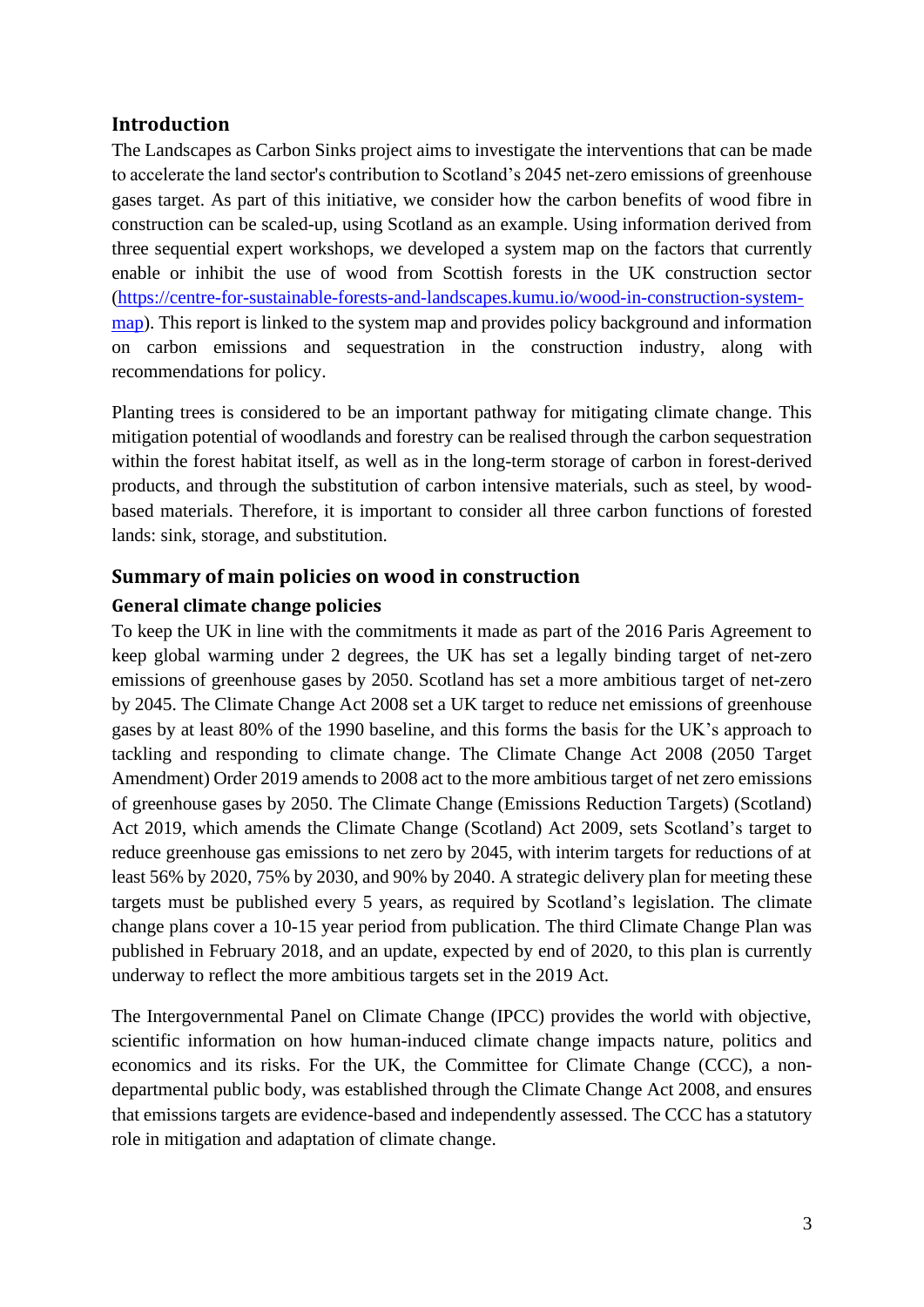In Scotland, the Land Use Strategy (LUS) was produced as a requirement of section 57 of the Climate Change (Scotland) Act 2009. It sets out a strategy by which climate targets might be achieved through land use, land use change, and forestry (LULUCF), and includes the objective of sustainable 'integrated' land use. It brings together a range of sectors and industries (e.g. agriculture, forestry, academia, food and drinks sector, etc). In policy there is an increasing emphasis for integrating land use, such as agriculture and forestry, with other land uses to deliver multiple benefits for Scotland. Key Scottish Government policies, such as the National Planning Framework 3, and Scottish Planning Policy (SPP) both identify Scotland's LUS as crucial to achieving this.

Additional to the LUS, the Scottish Government is committed to establishing Regional Land Use Partnerships (RLUPs) by 2021, which stems from the Climate Change (Emissions Reduction Targets) (Scotland) Act 2019. These RLUPs aim to drive the delivery of the land use change needed to meet the 2030 and 2045 targets by promoting governance systems that enable more integrated approaches that empower local decision making. Their implementation is hindered by uncertainties regarding their functions and structure (Ponta et al., 2020), namely:

- 1. There are profound historic and socio-economic differences across Scotland and there is no one-size-fits-all model, even when two initiatives have the same official designation.
- 2. Most partnerships play an advisory role and lack enforcement powers.
- 3. Land ownership is the decisive authority when it comes to land management.
- 4. Ensuring continuity is a challenge faced by most partnerships.
- 5. Partnerships recognize the value of investing in social capital, but this does not always translate into an engagement strategy, and there are trade-offs to consider.
- 6. Landscape scale approaches are becoming the norm, but agencies and NGOs often do not have the resources to manage these large and complex projects.
- 7. The commitment and dedication of individuals board members as well as volunteers – have been crucial for the performance of collaborative initiatives.

The first pilot RLUPs are expected to be established in early 2021, with the aim to have 12-16 established by 2023.

### **Wood in construction policies**

In the Climate Change Plan (2018) there is one core policy outcome for wood in construction:

"*Increase the use of sustainably sourced wood fibre to reduce emissions by encouraging the construction industry to increase its use of wood products where appropriate*."

For this outcome there is one sub-policy identified set out as:

"*In collaboration with the private forest sector and other public sector bodies the Scottish Government will implement the Timber Development Programme through an annual programme of projects that support the promotion and development of wood products for use in construction*."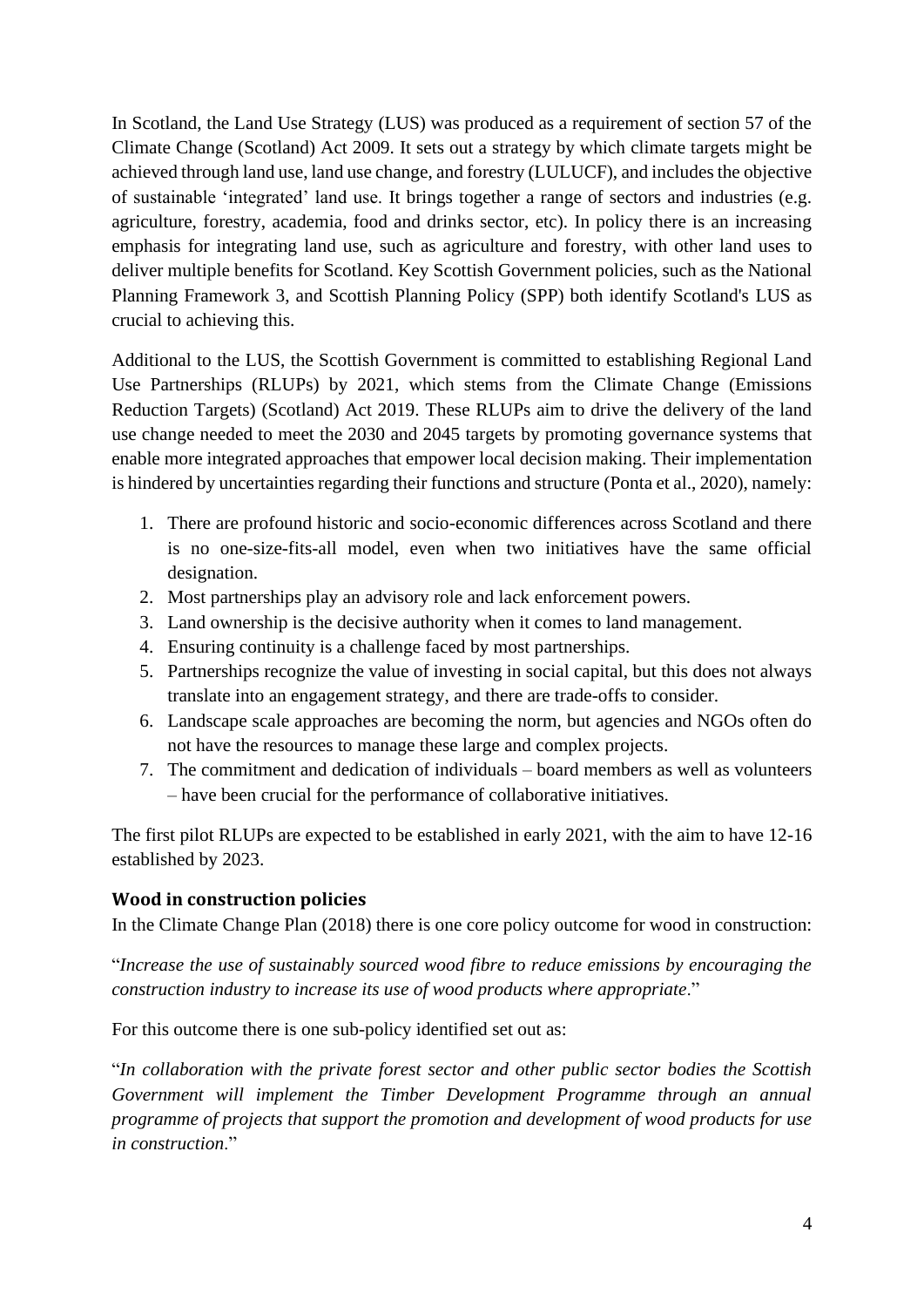The CCC advised that to meet the net zero targets, at least 15,000 ha/yr of forest should be planted in Scotland by the mid-2020s. The Scottish Government set out to do this in Scotland's Forestry Strategy (SFS) 2019-2029. The Programme for Scotland 2020-2021 announced that annual woodland creation targets would be increased "*from the current level of 12,000 hectares in 2020/21 up to 18,000 hectares in 2024/25*". Given this forest creation target, the Climate Change Plan outlines the aim to increase the use of Scottish wood products in UK construction from 2.2 to around 3 million cubic metres by 2031-2032.

Renewable biological resources can replace fossil resources in products, processes, and services. The bioeconomy represents the economic potential of this. The UK & Industry joint bioeconomy strategy 2018-2030 has 4 main goals:

- maximise productivity and potential from existing UK bioeconomy assets
- create the right societal and market conditions to allow novel bio-based products and services to thrive
- capitalise on our world class research, development, and innovation base to grow the bioeconomy
- deliver real, measurable benefits for the UK economy

The strategy claims there is potential for more forests in the UK, which will help ensure wood processing and bioenergy businesses have access to sufficient wood. Understanding resource flows and creating national and international supply chains for new businesses is critical for growth of the bioeconomy.

The Forest and Timber Technologies Industry Leadership Group wrote an ambitious strategy for Scotland's forest and timber technologies sector to 2030. While not a government policy document, the strategy was endorsed by the Cabinet Secretary for the Rural Economy. The Scottish Government Forestry Strategy states that it will support the ambitions of the Forest and Timber Technologies sector as set out in their strategy. Their vision is that "*in 2030 the Scottish forest and timber technologies sector's present contributions to the sustainable low carbon growth of the Scottish economy from using virgin, reused and recycled wood fibre will have doubled*". To realise this ambition there is a need for more production oriented commercial forests to be planted in Scotland, since they state that the potential coniferous roundwood availability is forecast to decrease significantly after 2030. Even with a rapid increase in planting now, there is still likely to be a domestic supply gap after 2030. Increasing the productivity of current forests is therefore another objective of the Leadership Group. Companies need to have confidence about the reliability of future wood supplies in Scotland when making decisions about allocating capital to investments and funding innovation. The strategy has five immediate strategic priorities for the forest and timber technologies sector (Scottish Forest & Timber Technologies, 2018):

- 1. Maximise the economic outputs of Scotland's forest and fibre resource.
- 2. Improve the safety and productivity of the wood fibre supply chain.
- 3. Expand markets and add value
- 4. Develop a work force with skills for the future which support inclusive growth.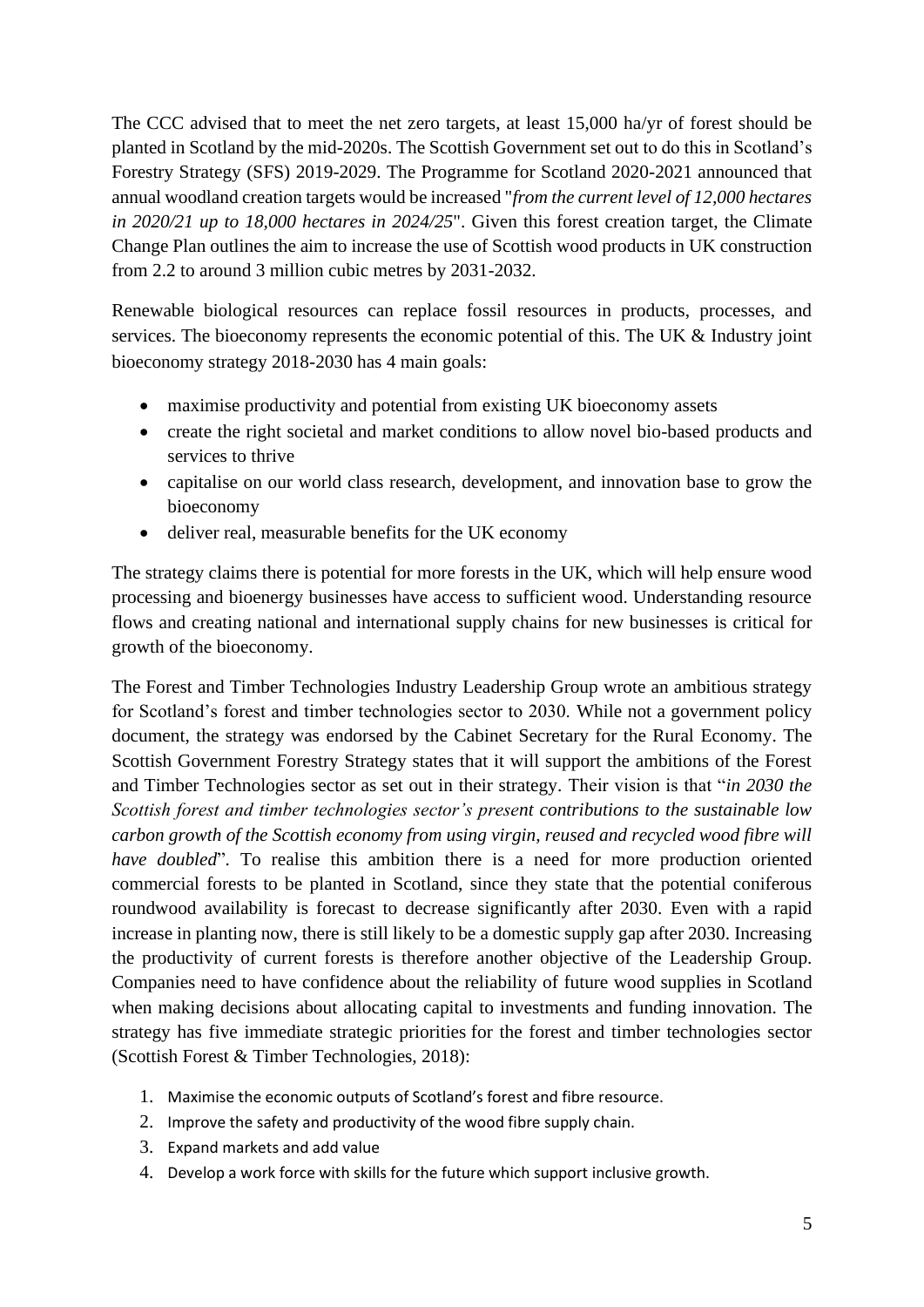5. Understand and communicate the forest and wood-based industries' contributions to Scotland's economy.

One of the four prioritising areas in the Circular Economy Strategy for Scotland is the construction and the built environment: construction accounts for about 50% of all waste in Scotland and has a major influence on efficient use of resources (Scottish Government, 2016). The strategy aims to stimulate debate on a more comprehensive approach to producer responsibility, and argues that this should be done through a single framework, for all product types, that drives choices for reuse, repair, and remanufacture, whilst also fully exposing and addressing the costs of recycling and disposal. Reducing waste is the priority, but maximising the value of biological resources that would otherwise end up in lower value uses or as waste is also emphasised.

A research project into offsite construction to support policy decisions and industry innovation found that 80% of new houses in Scotland are already built using offsite construction methods (Deakin et al., 2020). A clear national strategy is needed to support the industry, and to set a road map for the future. The study found that the current manufacturing sector wants to expand and progressively adopt more advanced manufacturing systems which should be captured in this national strategy for offsite construction. The strategy should also be seen as a vehicle which contributes to the targets that Scottish Government has set for net zero carbon, zero waste, and the circular economy (Deakin et al., 2020).

#### **Timber import policy**

When increasing the use of wood in construction it is also important to look at the policies on imported wood. The trade in timber products has been linked with deforestation and forest degradation for a long time (Jennings et al., 2017). The total annual footprint of imported timber into the UK between 2011-2015 is 4.2 million ha. This is timber used for fuelwood, furniture, particleboard, plywood, and sawnwood. Most of it comes from low-risk countries, however, an estimated 750,000 ha of the footprint comes from Brazil, China, and Russia, where there are high risks of deforestation and social challenges. Well-established certification schemes help to mitigate the risks and are widely used by UK companies. However, they do not cover all imported products, and there is no reliable information on the levels of certified products on the market. The EU Timber Regulation is intended to close the market to illegal timber, and the UK government's Timber Procurement Policy is creating market incentives for sustainably produced timber (Jennings et al., 2017).

Between the  $25<sup>th</sup>$  of August and the  $5<sup>th</sup>$  of October 2020, the UK government issued a consultation on proposed legislation to make it illegal to use or trade commodities, or goods incorporating them, linked to illegal deforestation. It also requires UK companies to conduct due diligence of procurement processes. This was one of the key recommendations of the independent taskforce Global Resource Initiative, which looked at how the UK could make its international supply chain greener (Global Resource Initiative Taskforce, 2020). The proposed law would only require a relatively small number of large businesses to ensure legality of the commodities they use. Earthsight (2020) have written an article in response to the proposed legislation, highlighting that it is the first concrete statement of intent from any government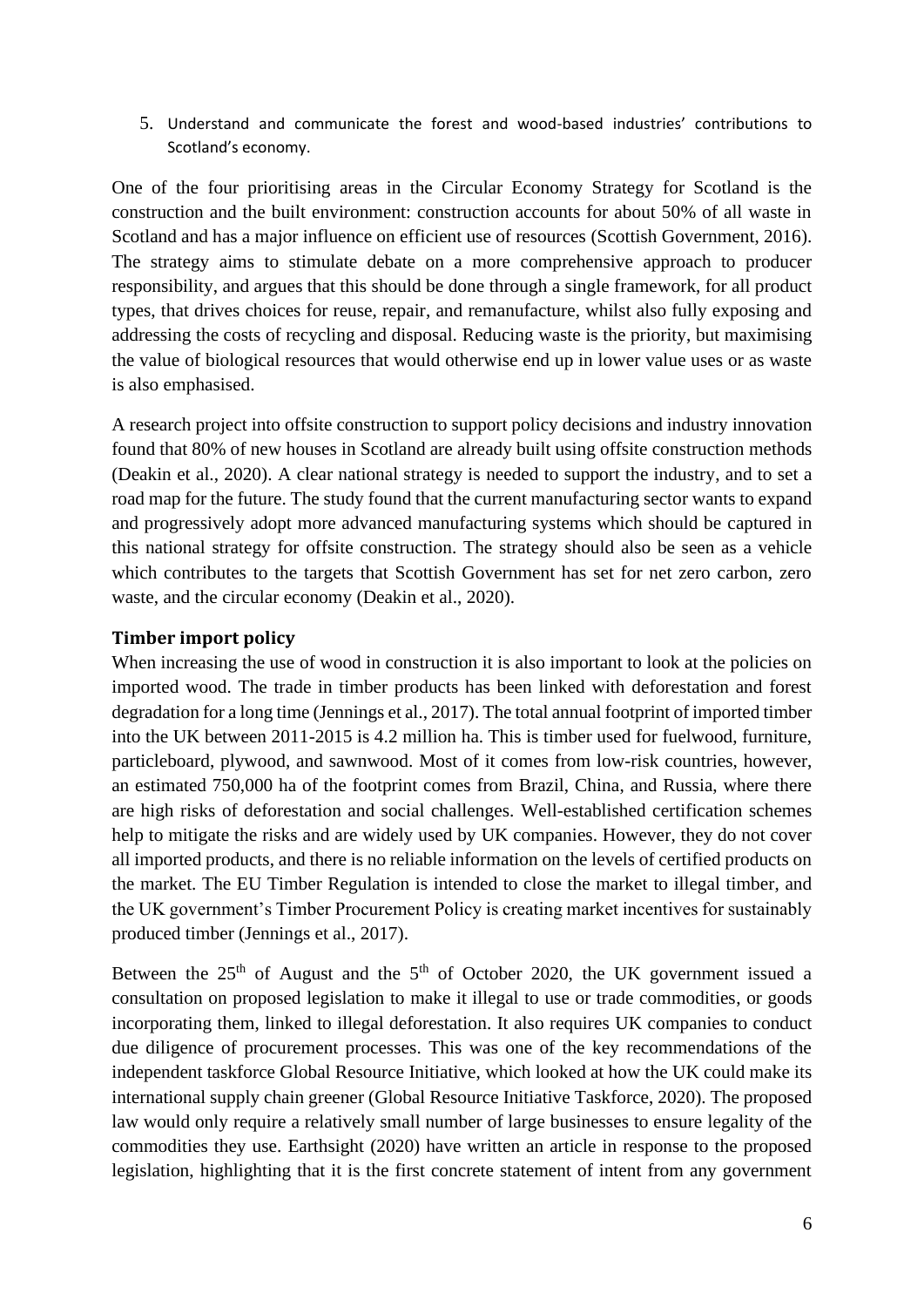worldwide to try to de-link deforestation from supply chains through binding legislation, and that this should be applauded. Nonetheless, they also argue that focussing only on illegal deforestation will incentivise producer countries to weaken their forest conservation laws to maintain access to the UK market. For companies and authorities, it is easier to determine whether goods originate from deforestation then it is to also determine of that was done legally. Further, the only proposed penalty for non-compliance are fines, and there is no suggestion that goods could be seized when violating the law. Earthsight highlights that it is essential that any law allows for non-compliant goods to be seized and removed from the market. Otherwise the illegal products could be "legalised" through fines (Earthsight, 2020).

# **Summary of main reports on GHG and wood in construction**

### **Embodied emissions and sequestered carbon in buildings**

In 2018 total embodied emissions (those caused by the extraction, manufacture, transportation, assembly, maintenance, demolition and disposal of the products and elements in an asset) for residential new build across the UK are estimated at 3.04 MtCO<sub>2</sub>e, and sequestered carbon at 1.25 MtCO<sub>2</sub>e (Spear et al., 2019). A high-level analysis for non-residential buildings showed a 43.8 to 78.9 KtCO<sub>2</sub>e yr<sup>-1</sup> and sequestered carbon of -22.2 to 40 KtCO<sub>2</sub>e [\(Table 1,](#page-6-0) Spear et al., 2019).

According to the UK Green Building Council, embodied emissions can account for over half of the overall carbon footprint of a building across its lifetime (UK Green Building Council, 2017). Another major contributor to emissions is the operational phase, mainly from energy and water use. Emissions directly related to the construction and demolition phases are only a few percent at most of the overall lifecycle emissions.

<span id="page-6-0"></span>Table 1 Estimation of timber usage (air dry tonnes) within current timber non-residential structures, used to derive embodied emissions (tCO2e) and stored sequestered carbon (tCO2e) for timber structures, and for counterfactual steel hybrid and concrete systems (from Spear et al., 2019).

|                                              | <b>Timber and</b><br>engineered<br>wood material<br>used<br>(t p.a.) | <b>Stored</b><br>sequestered<br>carbon, timber<br>system<br>(t CO <sub>2</sub> e p.a.) | <b>Embodied</b><br>emissions,<br>timber system<br>(t CO <sub>2</sub> e p.a.) | <b>Embodied</b><br>emissions, steel<br>hybrid system<br>(t CO <sub>2</sub> e p.a.) | <b>Embodied</b><br>emissions,<br>concrete system<br>(t CO <sub>2</sub> e p.a.) |
|----------------------------------------------|----------------------------------------------------------------------|----------------------------------------------------------------------------------------|------------------------------------------------------------------------------|------------------------------------------------------------------------------------|--------------------------------------------------------------------------------|
| <b>Timber framed</b><br>non-residential      | 3,700 to 6,600                                                       | -5,800 to 10,200                                                                       |                                                                              |                                                                                    |                                                                                |
| CLT non-<br>residential                      | 4,700 to 5,500                                                       | -7,300 to 8,500                                                                        |                                                                              |                                                                                    |                                                                                |
| Glulam non-<br>residential                   | 5,900 to 13,700                                                      | -9,100 to 21,200                                                                       |                                                                              |                                                                                    |                                                                                |
| <b>Total</b>                                 | 14,300 to 25,700                                                     | $-22,200$ to<br>$-40,000$                                                              | 6,900 to 12,400                                                              | 19,000 to<br>34,200                                                                | 17,900 to<br>32,300                                                            |
| i.e. abatement<br>relative to<br>alternative |                                                                      |                                                                                        |                                                                              | 12,200 to<br>21,900                                                                | 11,100 to<br>19,900                                                            |

Carbon emissions in construction must be lowered to achieve net zero emissions. The target in the Construction Sector Deal, a sector deal between government and construction industries, which builds on the Construction 2025 strategy, is a 50% reduction in greenhouse gas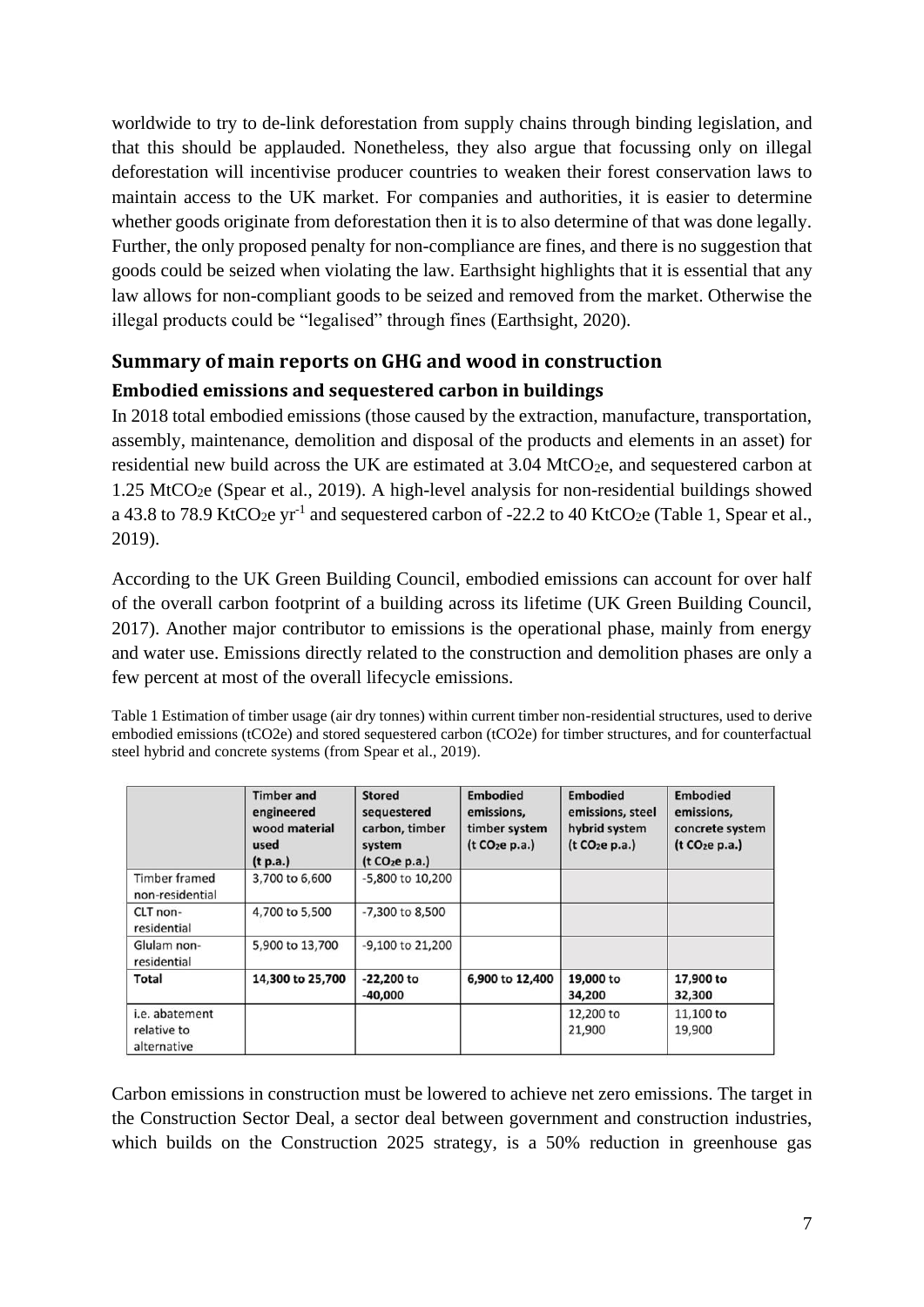emissions by 2025 (based on the industry performance in 2013). This will require reductions in both the operational and embodied emissions (HM Government, 2018b).

Concrete and steel are fundamental construction materials with high  $CO<sub>2</sub>$  emissions; each responsible for about 4% of global  $CO<sub>2</sub>$  emissions. One of the main components of concrete is Portland cement, which is the most carbon-intensive element of concrete manufacturing. Over 50% of the carbon footprint of Portland cement is derived from the chemical reaction involved in making it, rather than the energy required for its manufacture. It has proven difficult to find alternatives that are available in the volume required to meet the global demand for cement (KLH Sustainability, 2019).

Steel production also has a high  $CO<sub>2</sub>$  footprint. About 20% of the total embodied carbon emissions of primary steel production is attributable to the chemical reaction taking place in its manufacture. Recycled steel has a much lower carbon intensity than primary steel  $(0.47 \text{ tCO}_2/t)$ steel compared to 2.89 tCO<sub>2</sub>/t steel). The supply scrap steel is roughly equivalent to demand for new steel in the UK and some European countries, but much of the rest of the world has yet to reach this equilibrium (KLH Sustainability, 2019). Even with substantial innovation and investment, it is unlikely that emissions associated with steel and concrete can be greatly reduced to the extent that they become carbon neutral (KLH Sustainability, 2019). An alternative, therefore, is their replacement with wood in construction.

Spear et al. (2019) compared embodied emissions and sequestered carbon of typical UK residential buildings for different construction systems. In 2016, 28% of new builds where timber framed in the UK, although the proportion in Scotland, at 83%, is much higher than the rest of the UK (Structural Timber Association, 2017). The embodied emissions of a timber framed house are about 20% (1.7-3.2 tCO<sub>2</sub>e) lower than a functionally equivalent masonry house. The timber framed house also stores about  $50\%$  (2.0-4.2 tCO<sub>2</sub>e) more sequestered carbon in structural elements than a masonry house. When substituting cross laminated timber (CLT) for concrete, a reduction of approximately 60% in carbon emissions is achieved and CLT stores 400% more carbon than a concrete structure (Spear et al., 2019). Timber frame buildings still have significant levels of embodied emissions, mainly due to the use of concrete for foundations and brick used for exterior wall cladding (Spear et al., 2019). This shows how important it is to also reduce the emissions of concrete.

Wood cladding can also reduce embodied emissions and store carbon in buildings. Using timber cladding instead of brick facing for only 10% of the exterior wall area of all residential new builds would result in a reduction in embodied carbon of  $35$  KtCO<sub>2</sub>e (Spear et al., 2019). Increasing this to a 25% exterior wall area with wood cladding translates to a reduction of 88 KtCO<sub>2</sub>e, or an overall 2.9% reduction in total embodied carbon of the building materials. Timber cladding usually needs replacing every 25-30 years, but the lower emissions per unit of timber cladding would still result in a reduction of total embodied carbon (Spear et al., 2019).

Total greenhouse gas emissions of sawn timber used in construction is between -570 and -8,376 kg CO2e per tonne of sawn timber depending on displacement and disposal assumptions. The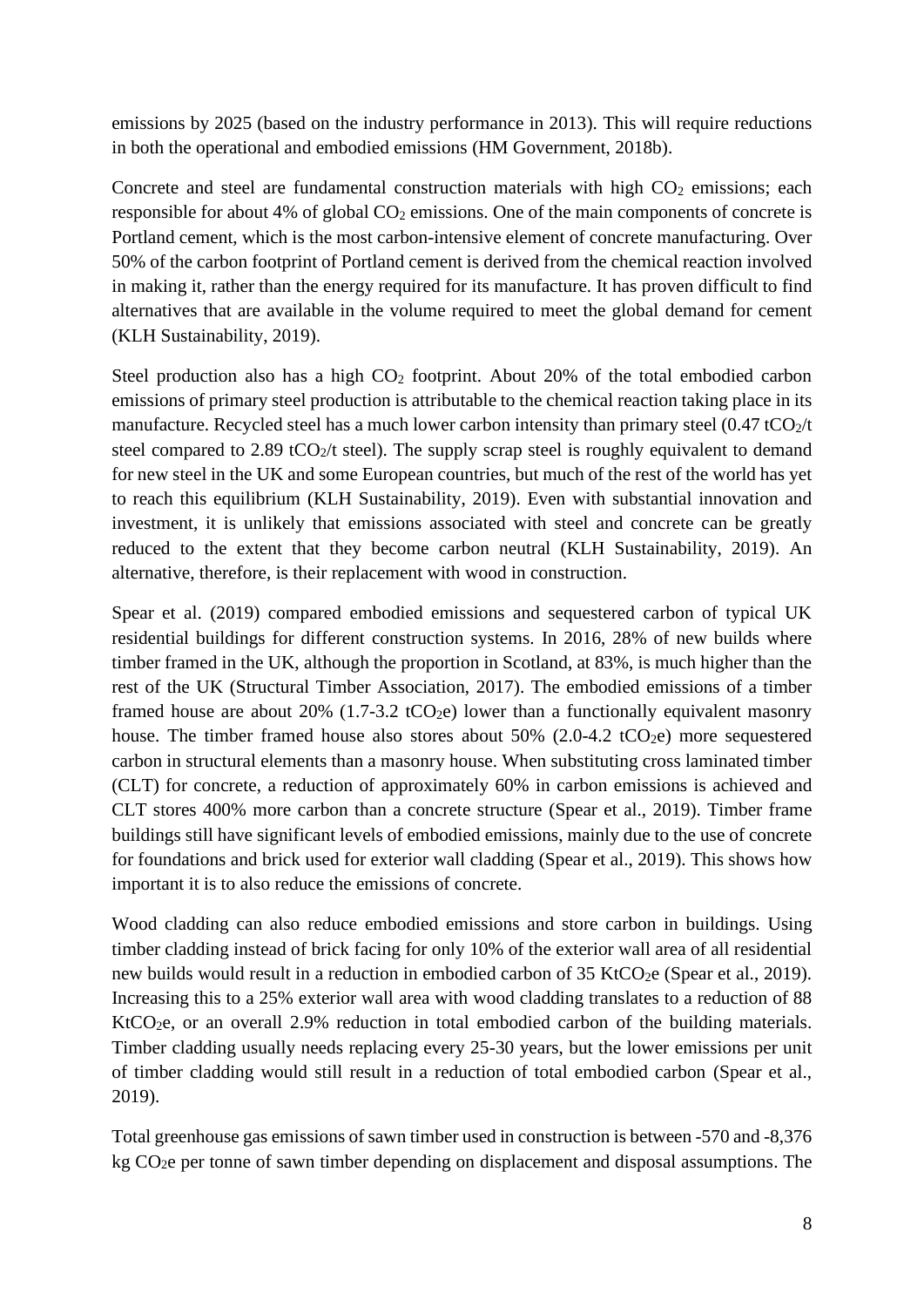-570 number is when sawn timber replaces steel in construction and, after the end of the life of the building, wood waste is disposed into landfill with energy recovery (with associated CH<sup>4</sup> emissions from the landfill site and avoided GHG emissions from displaced grid electricity). It also assumes that forest roads are subjected to a high maintenance strategy. The -8,376 number is when sawn timber displaces brick cladding and, at the end of the life of the building, waste wood is disposed of by incineration with energy recovery (Whittaker et al., 2010).

#### **Offsite construction**

Offsite construction is an umbrella term that can refer to a variety of different construction systems. Here the following definition is used: "*the design, planning, manufacture and preassembly of construction elements or components in a factory environment prior to installation on-site at their intended, final location*" (UK Parliament, 2018). Eighty percent of Scotland's new homes are built using offsite systems. The majority of these are open frame timber panel systems, rather than more advanced closed panel, modular, or volumetric systems. Using offsite construction methods has been shown to reduce embodied greenhouse gas emissions, life cycle energy use, production of construction waste, material requirements, and water consumption. In 2018 there were 33 companies, and 19 sub-assembly suppliers, within the offsite manufacturing sector across Scotland. Seventy-five percent of these use timber, 15% steel, and 10% concrete components (Deakin et al., 2020). When comparing a traditional residential building with a low energy, affordable house built using an offsite panellised modular timber frame system, a 34% reduction in embodied carbon was found for the latter (Monahan and Powell, 2011).

#### **Insulation materials**

Thermal insulation materials have small carbon footprints when compared to other building materials. However, they significantly reduce a building's environmental impact, due to the energy saved on heating and, potentially, on cooling. Extruded polystyrene, polyurethane foam, foam glass and mineral wool of high density have the greatest carbon footprint of thermal insulation materials in building envelopes, while low density wood fibre wool had the lowest [\(Figure 1\)](#page-9-0) (Kunič, 2017).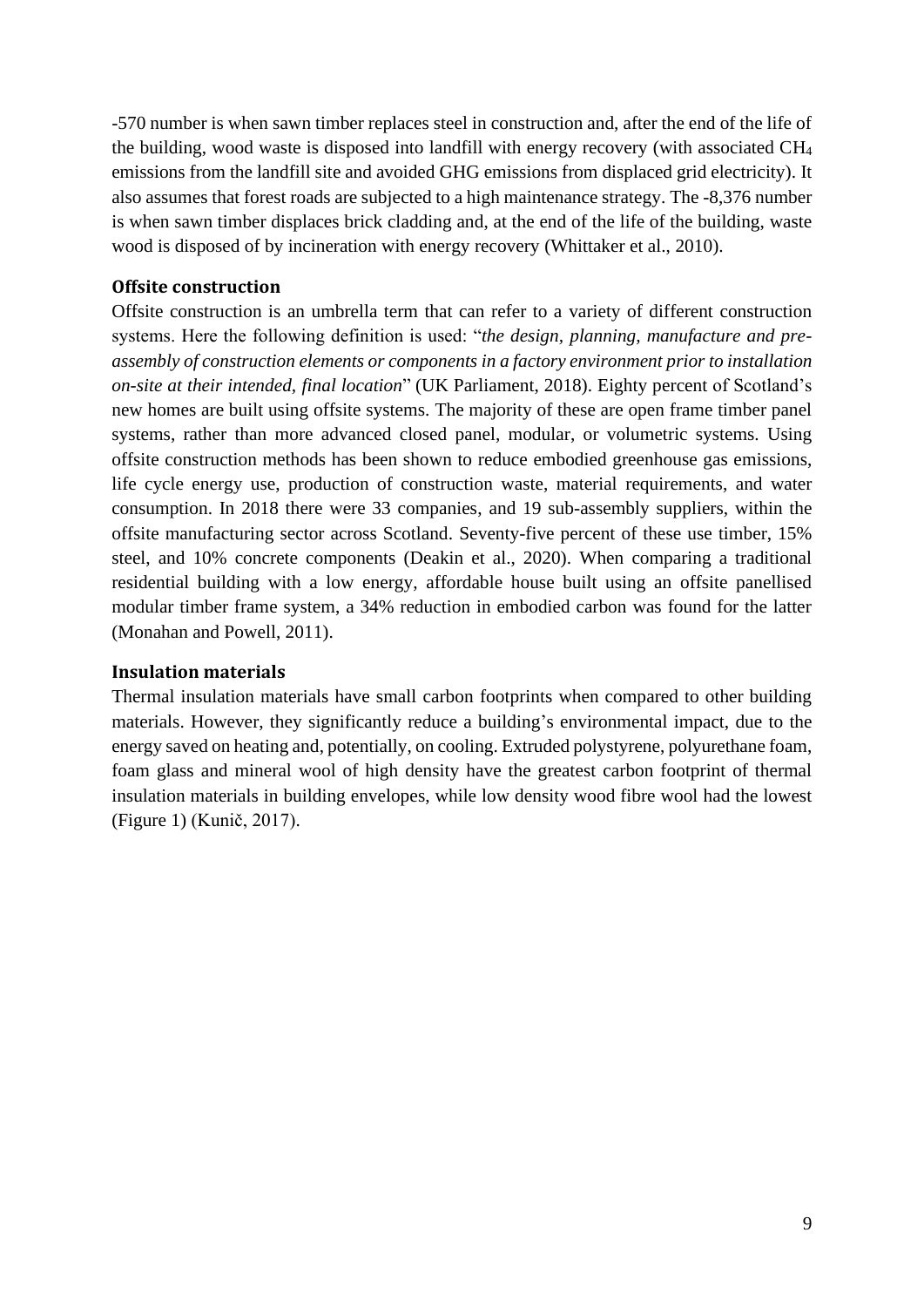

<span id="page-9-0"></span>Figure 1 Carbon footprint of thermal insulation materials needed to achieve the value of thermal insulation of the building envelope with the same amount of thermal transmittance transfer,  $U = 0.20$  W/(m<sup>2</sup> K); presented per unit area of building thermal envelope  $(m^2)$ . With EPS= Expanded polystyrene, XPS= Extruded polystyrene, PU= Polyurethane, and VIP= Vacuum insulation panel (from Kunič, 2017).

#### **Carbon footprint of local versus imported timber**

In 2019, 34% of sawn timber and 50% of wood-based panels consumed in the UK were supplied from UK forests (Forest Research, 2020b). [Table 2](#page-9-1) shows the estimated split between UK manufactured and imported construction materials for 2018 (Spear et al., 2019). Supply chains for offsite construction companies are mostly located within the UK, with 85% of the products sourced from suppliers based in Scotland (Deakin et al., 2020).

|                       | <b>Est. UK manufacture</b> | Est. import |
|-----------------------|----------------------------|-------------|
| Sawn wood             | 33%                        | 67%         |
| <b>CLT</b>            | 0%                         | 100%        |
| Wood-based panels     | 67%                        | 33%         |
| Plasterboard          | 89%                        | 11%         |
| Inorganic insulation  | 90%                        | 10%         |
| <b>PUR</b> insulation | 90%                        | 10%         |
| <b>Brick</b>          | 90%                        | 10%         |
| AAC block             | 80%                        | 20%         |
| Cement mortar         | 84%                        | 16%         |
| Reinforced concrete   | 80%                        | 20%         |
| Fibre-cement cladding | 50%                        | 50%         |

<span id="page-9-1"></span>Table 2 Split between UK manufacture and import used in UK carbon accounts, estimations for 2018 (from Spear et al., 2019).

The target in the Construction Sector Deal is a 50% reduction in the trade gap between total exports and total imports of construction products and materials by 2025 (based on the industry performance in 2013) (HM Government, 2018b). Currently demand for Scottish timber is limited to a small range of tree species which produce construction grade material, with the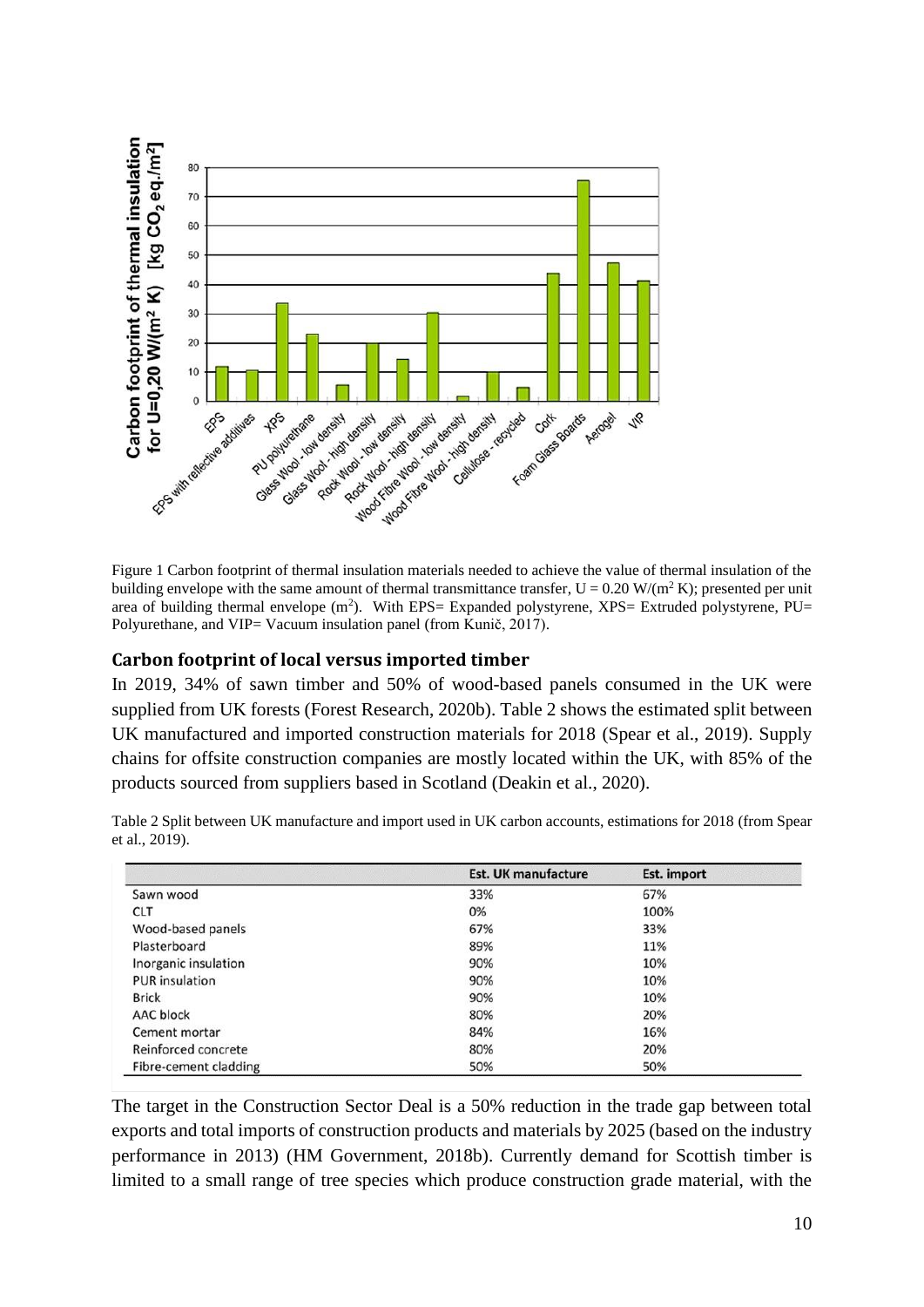remaining market share provided by imports. At less than 5% a year the rate of change to the timber resource in the UK is slow (Beauchamp, 2018). This is due to regulations limiting the area that can be felled annually and the limited harvesting capacity. This slow rate of change limits the adaptation ability of the industry, but also gives the processing sector time to adapt to gradual changes in timber composition. With the construction sector committed to reduce the trade gap between exports and imports of construction products and materials, combined with policies to increase the use of sustainably sourced wood fibre, the demand for Scottish timber is likely to increase. Timber availability will, however, likely be impacted by climate change, both domestically and internationally. An international supply chain might therefore increase the resilience of companies to domestic timber supply risks (Beauchamp, 2018). Researchers have also highlighted that increasing the demand for wood could increase foreign imports, which could have a negative impact on forest biodiversity elsewhere (Mayer et al., 2005).

To understand the effects of importing less construction material on the UK net carbon account it is important to understand how the emissions are counted. The construction sector falls within Scope 3 of the Greenhouse Gas Protocol, and accounting is covered by the Corporate Value Chain standard. Emissions from manufacturing most construction products are consequently already accounted for within the EU ETS component of national accounts. This means that the carbon is accounted in the nation where the manufacture occurs, and in some cases within the non-traded emissions component (for example the biomass-based elements such as timber). Spear et al. (2019) conducted an analysis of which part of the embodied emissions of the residential sector were attributable to UK manufacturing, and which part to imports, for 2018 based on estimated market shares of products and their origin [\(Table 2\)](#page-9-1). They found that 81%  $(2.48 \text{ MtCO}_2)$  was attributed to the UK and 19%  $(0.56 \text{ MtCO}_2)$  to imports. The split within the different materials categories is shown in [Figure 2.](#page-11-0)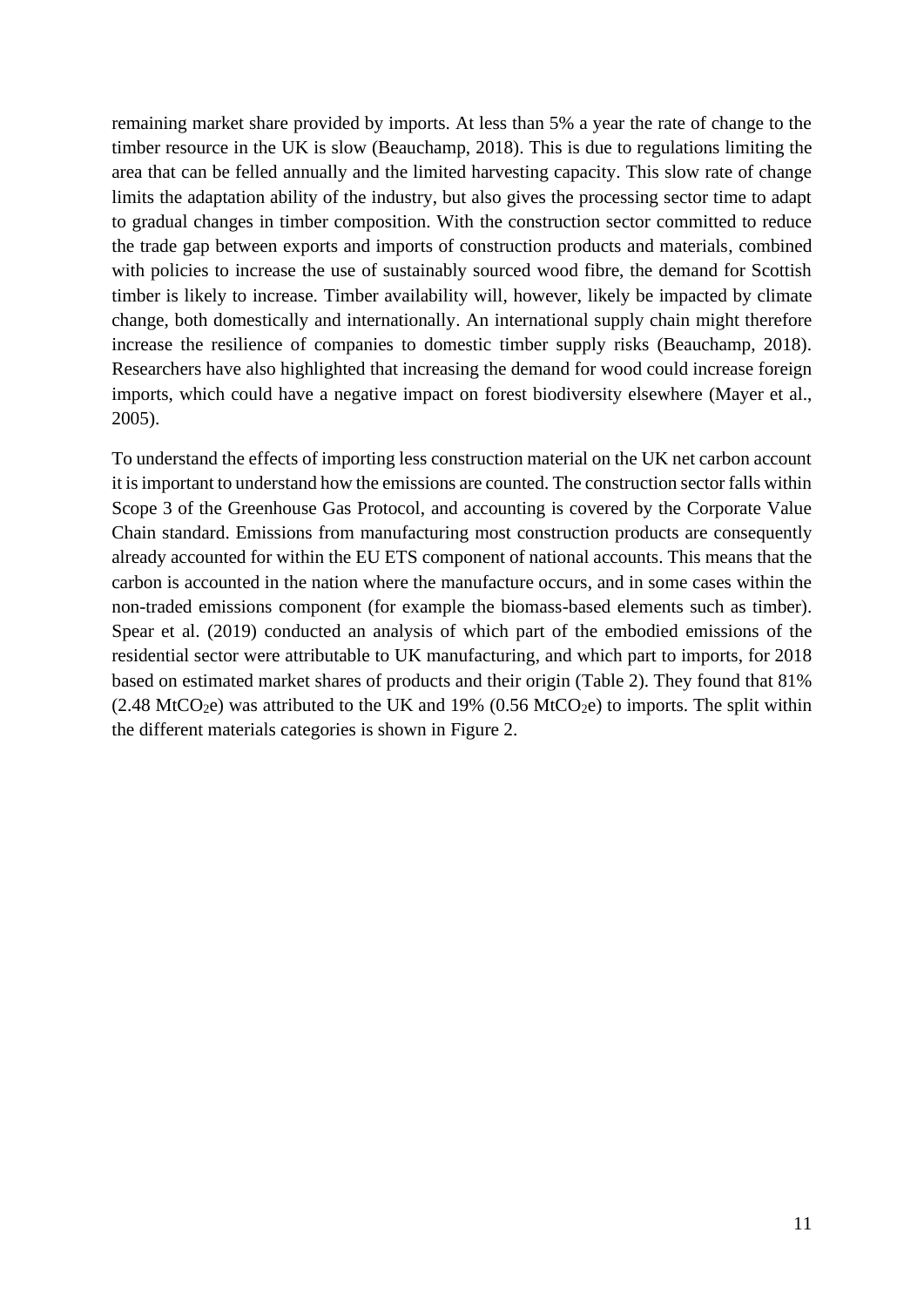

<span id="page-11-0"></span>Figure 2 Total embodied carbon in 2018 by material type, and the embodied carbon attributable to UK carbon accounts vs. imported products where embodied carbon is accounted elsewhere (structural elements only) (from Spear et al., 2019).

#### **Transport**

Emissions from transporting timber are made up of direct and indirect emissions. With direct emissions being, for example, fuel used by lorries, and indirect emissions derived from the upkeep of vehicles and road maintenance. Fuel consumption of lorries makes up 49% of the timber's greenhouse gas emissions during transport, and 29% of emissions is from manufacturing and maintaining timber lorries. GHG emissions from timber transport are 35 kg  $CO<sub>2</sub>e$  per tonne of sawn timber used in construction, which is only 6% of the total GHG emissions of 568.7 kg  $CO<sub>2</sub>e$  per tonne of sawn timber, when excluding avoided emissions from the use of sawmill waste as a fuel, substitution of other construction materials and end-of-life disposal, and carbon sequestration (Whittaker et al., 2010). [Table 3](#page-12-0) shows a comparison of timber transport emissions to Perth, Scotland, from various origins, using different transport methods. The least carbon intensive route for a company operating in Scotland is from a supplier in Scotland transporting materials using a 44 tonne (28 tonne payload) lorry (Burnett, 2006).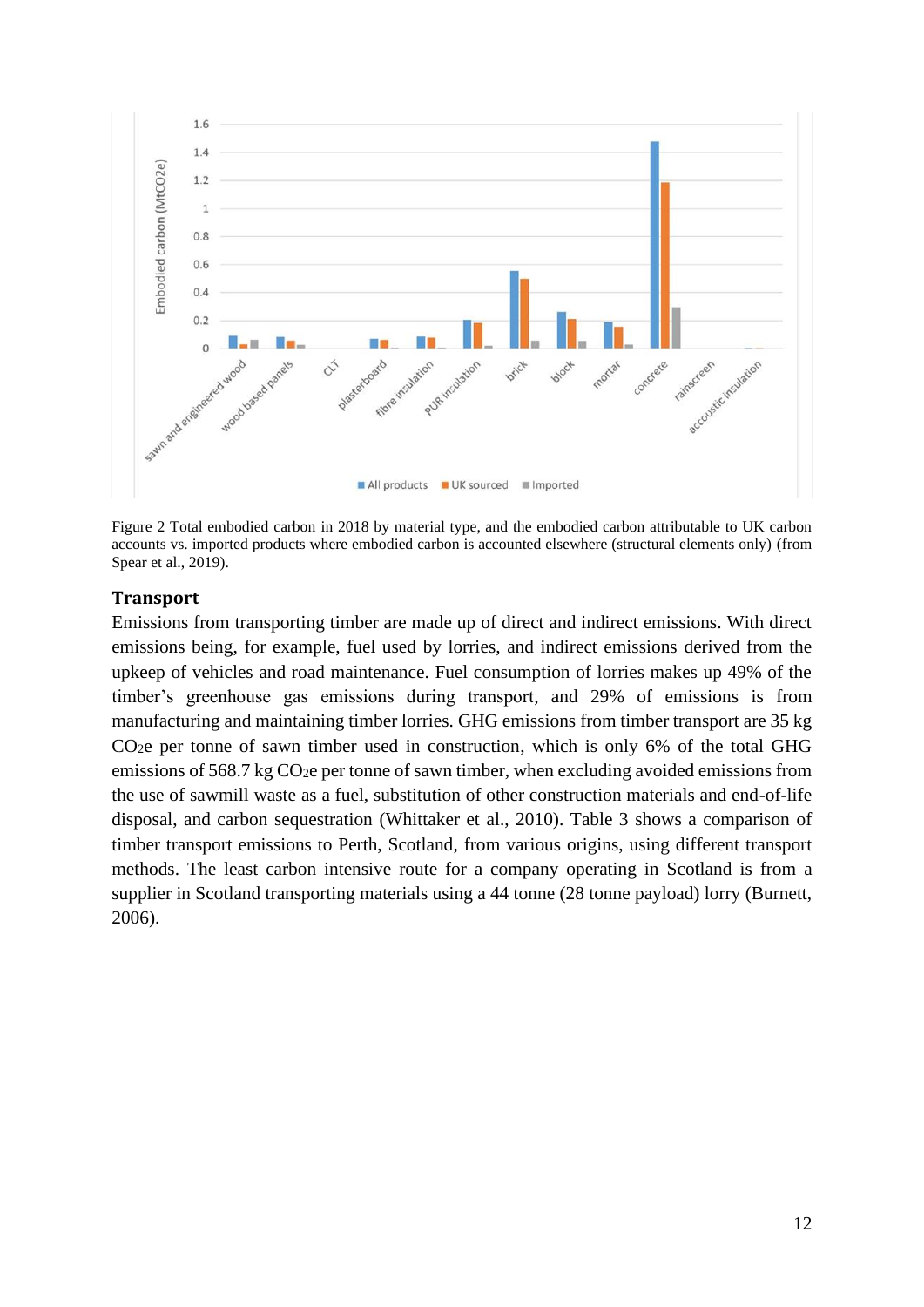<span id="page-12-0"></span>Table 3 Comparison of timber transport emissions, from different countries to Perth, Scotland and using different transportation means (from Burnett, 2006).

| <b>Example journey - Sweden to Scotland</b>         | <b>Methods of transport</b>                 | Total tCO <sub>2</sub> per<br>tonne<br>transported             |
|-----------------------------------------------------|---------------------------------------------|----------------------------------------------------------------|
| Vaxjo - Gothenburg - Newcastle - Perth              | 60 tonne lorry, large ship, 44 tonne lorry. | 0.038                                                          |
| <b>Example journey - Latvia to Scotland</b>         | <b>Methods of transport</b>                 | Total tCO <sub>2</sub> per<br>tonne<br>transported             |
| Gulbene - Riga - Newcastle - Perth                  | Train, small ship, 44 tonne lorry.          | 0.128                                                          |
| <b>Example journey - Canada to Scotland</b>         | <b>Methods of transport</b>                 | Total tCO <sub>2</sub> per<br>tonne<br>transported             |
| Shawinigan - Montreal - Liverpool - Perth           | 44 tonne lorry, Large ship, 44 tonne lorry  | 0.134                                                          |
| <b>Example journey - Scotland (locally sourced)</b> | <b>Methods of transport</b>                 | Total tCO2 per<br>tonne transported<br>from origin to<br>Perth |
| Fort William - Perth                                | 44 tonne lorry                              | 0.007                                                          |

### **Timber gap after 2030**

As mentioned previously, due to a lack of planting trees in the 1990s and early 2000s the potential coniferous roundwood availability is forecast to decrease significantly after 2030. A possible solution for the forecasted timber gap, is short rotation forestry (SRF), where faster growing trees are planted and harvested in 8-20 years, instead of 30-plus years. A range of species can be grown as SRF, from conifers including Sitka spruce, Grand fir, Noble fir, Douglas fir, Western Red Cedar and Western Hemlock, to broadleaf species like Birch, Aspen, Poplar, Alder, Lime and Sycamore. It is important to also consider the potentials of SRF to adapt to, and mitigate, climate change. Soil carbon content changes with the establishment of SRF, with most studies showing declining soil organic carbon by up to 20% in the initial years following planting, followed by 57% improvement in soil carbon (Singh et al., 2019). In the UK soil carbon sequestration is likely to increase from ash (and broadleaves) to spruce (and conifers) (McKay, 2011). Soil carbon sequestration of SRF is highest on carbon poor soils, such as many arable soils, where leaf litter inputs and tree rooting will enrich the soil carbon levels (McKay, 2011). There is, however, a trade-off with food production if mineral arable soils are to be planted with trees, especially considering projections of a significant shortage of farmland by 2030 (Montague-Fuller, 2014).

### **Holistic view on forestry**

Woodlands support a number of ecosystem services including carbon storage, water supply and regulation, resource production, energy, biodiversity, clean air, recreational, cultural and many others (Apsalyamova et al., 2015). They can also have a support function, for example shading for cattle, or cooling in urban settings.

A silvicultural system is the process of managing, harvesting, and regenerating a forest. Utilising different ecosystem services (for example conservation of an ancient semi-natural woodland, or production of timber from a conifer plantation) is likely to lead to different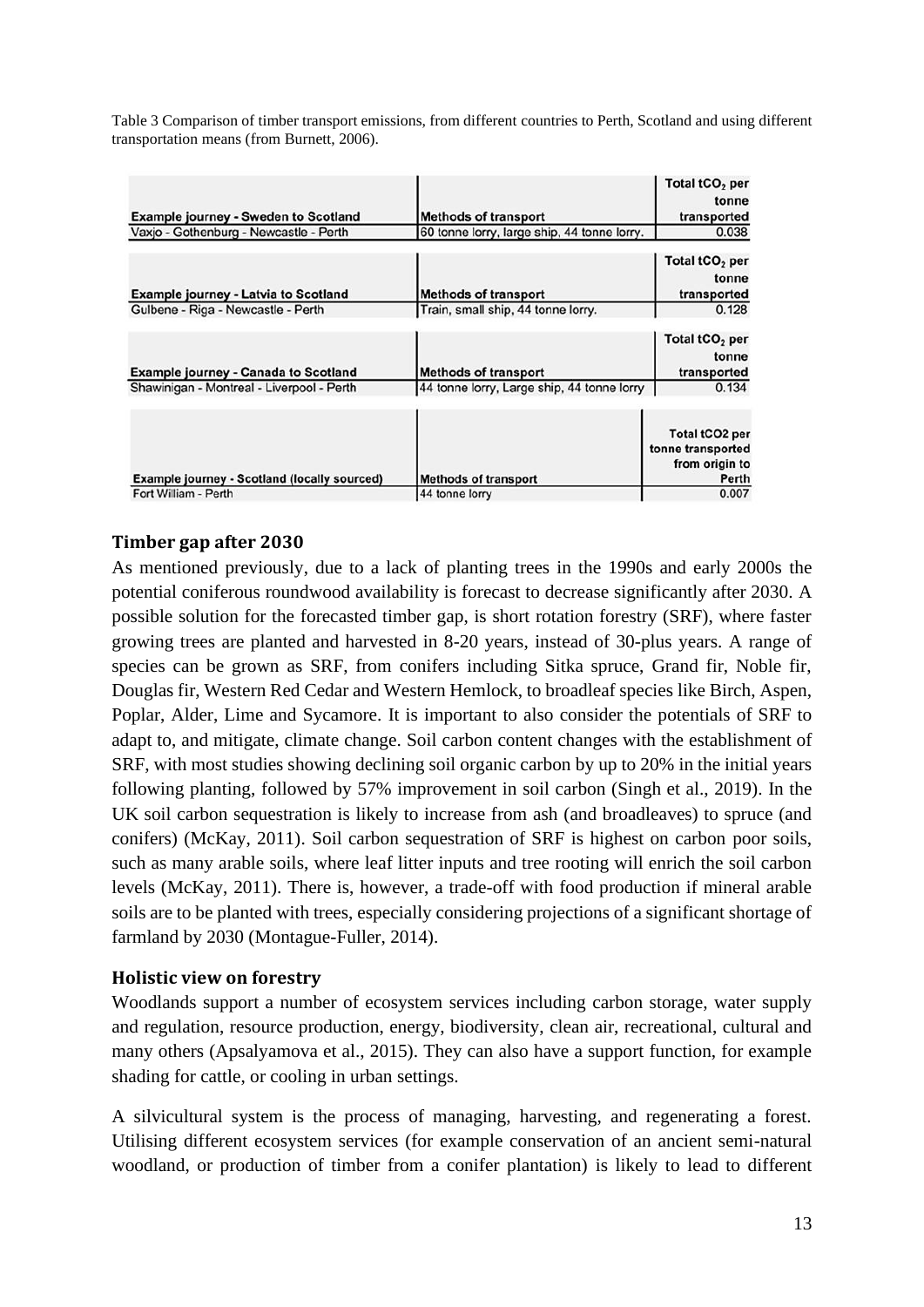silviculture systems used. There are many different silvicultural systems, though broadly they can be split in two groups: even-aged (one or two distinct tree-age classes) and uneven-aged (at least three distinct tree-age classes). Even-aged stands are generally managed using clear felling and shelterwood systems. Uneven-aged stands are managed using selection systems (Forest Research, 2020a). Different forest management will have different effects on forest productivity, though results are not consistent, as some studies report greater productivity in even-aged stands, while others report the opposite. It is unlikely that one management regime is consistently more productive than another, and much depends on local contexts and other aspects of management (O'Hara, 2014). This is also likely to be the case for carbon sequestration.

Continuous cover forestry (CCF) is a management approach "*in which the forest canopy is maintained at one or more levels without clearfelling*" (Forestry Commission, 2008). CCF is likely to be beneficial for maintenance of soil carbon, since it makes less use of intensive site cultivation for establishing young trees (Forestry Commission, 2017). Swedish researchers have concluded that it is desirable to use more CCF to increase the resilience of production forests to climate change and to enhance the range of ecosystem services they provide (Felton et al., 2020).

Morison et al. (2012) used the carbon accounting model CSORT to estimate the impacts of the use of harvested wood from forests in Britain. They found that the contribution of harvested wood products to the overall carbon stocks of the UK forest sector (which includes carbon stock both in the forests, vegetation, litter and soil, and outside the forests, harvested wood products of woodfuel and timber), is significant, but that the model needs to be run for many more tree species, yield classes and management regimes to be able to present a full picture. They also looked at the greenhouse gas emissions reduction when using woodfuel to substitute fossil fuel derived energy sources and conclude that when comparing the carbon stock of the full system, substitution benefits can continue to accrue for as long as substitutions occur, but growing forests tend to reach a maximum carbon stock. However, they highlight that there needs to be a better link between research on substitution benefits and the carbon dynamics of the resulting forest vegetation, so that the emission reduction from substitution can be assessed in relation to carbon stock changes within the forest due to management changes.

A modelling study of climatic cooling or warming effects of Finland's production forests concluded that it is necessary to take account of multiple factors, including forest harvest levels, forest type, the surface albedo of forests, the direct and indirect forcing of secondary organic aerosols (SOA), carbon storage in harvested wood products, and the avoidance of fossil emissions by product substitution (Kalliokoski et al., 2020) [\(Figure 3\)](#page-14-0). The direct climate cooling of SOA and climate warming due to decreased surface albedo of the forest counterbalanced each other. Differences between harvest levels (50, 65, 80, 100, and 130% of current annual increment) were almost entirely due to the different carbon impacts derived from the increase in main stem volume. Over a projected 50-year timeframe, the largest mitigation effects emerged in scenarios where carbon stocks increased because of longer rotations. When harvesting was increased over the baseline (65% of current annual increment) there was a climate warming effect, even after accounting for carbon storage in harvested wood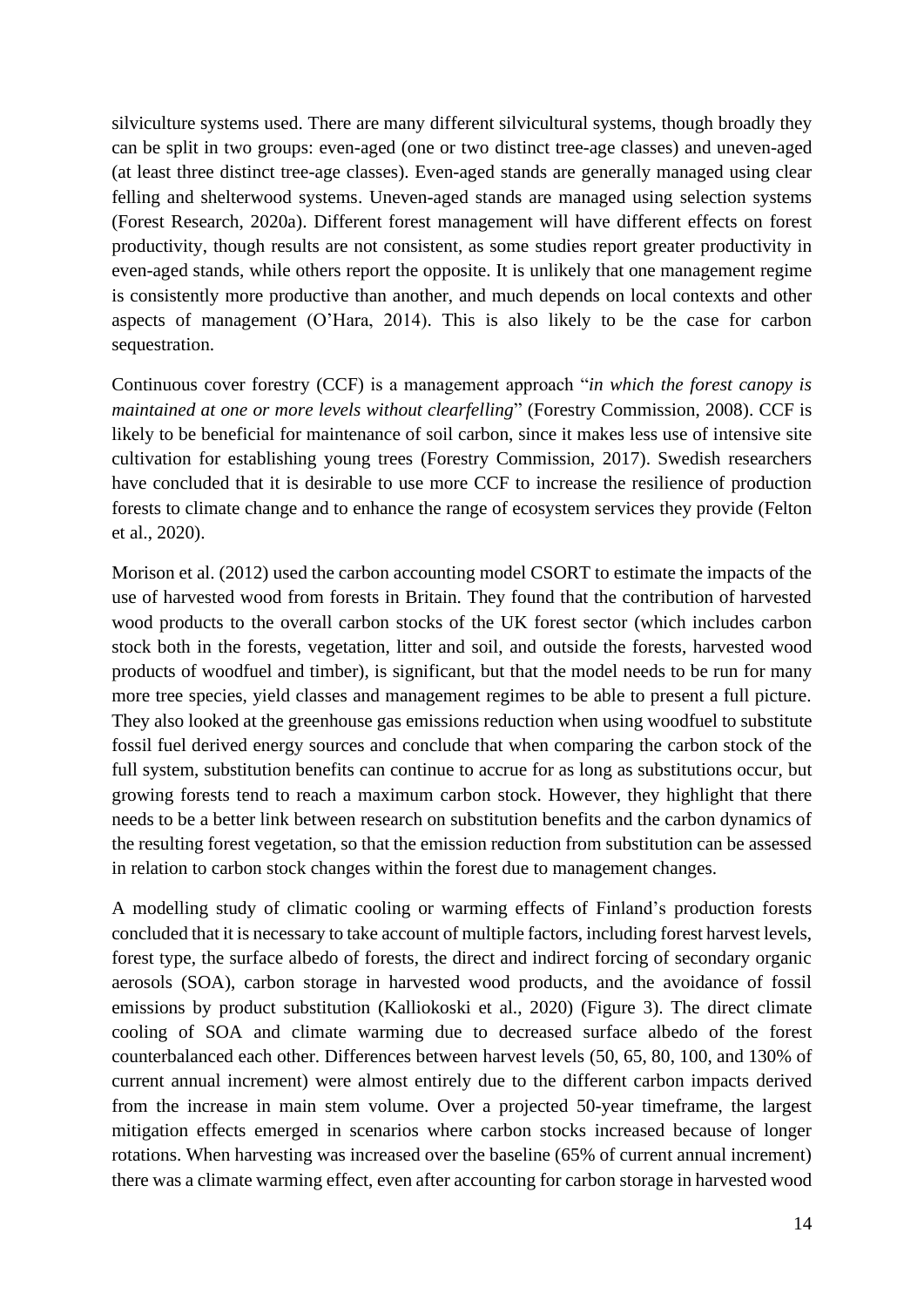products and avoidance of fossil emissions by product substitution. This was explained as a post-harvest climate debt, whereby the recovery of net carbon stocks through regeneration and forest growth is subject to a significant delay. Kalliokoski et al. (2020) conclude that innovative long-living wood products should form the main share of wood extraction if effective climate mitigation with increased wood use is pursued. While their results are not necessarily directly comparable to production forestry in Scotland, such results should caution policies that promote the utilisation of forest biomass for short-lived products and bioenergy as a measure to mitigate climate change.



Change in radiatative forcing (RF) as net atmospheric impact

<span id="page-14-0"></span>Figure 3 Schematic presentation of all components of the model used by Kalliokoski et al. (2020) (HWP=harvested wood products) (from Kalliokoski et al., 2020).

### **Recommendations**

It is clear that all UK governments are serious about addressing climate change and achieving their net-zero emission targets. Using more wood in construction has the potential to substantially contribute to these targets. From this report a few data gaps have become clear:

- Woodland research is very rarely tied to research on harvested products, and this link needs to be made for a systems understanding of carbon mitigation potential. Research into all three carbon functions of forested lands; sink, storage, and substitution, should be linked.
- There are still high uncertainties associated with the possibility of climate change mitigation of different forest management approaches.
- Caution should be used when promoting increased utilisation of forest biomass for short-living products and bioenergy as a measure to mitigate climate change, given that benefits might be very limited when considering all factors affecting climate warming.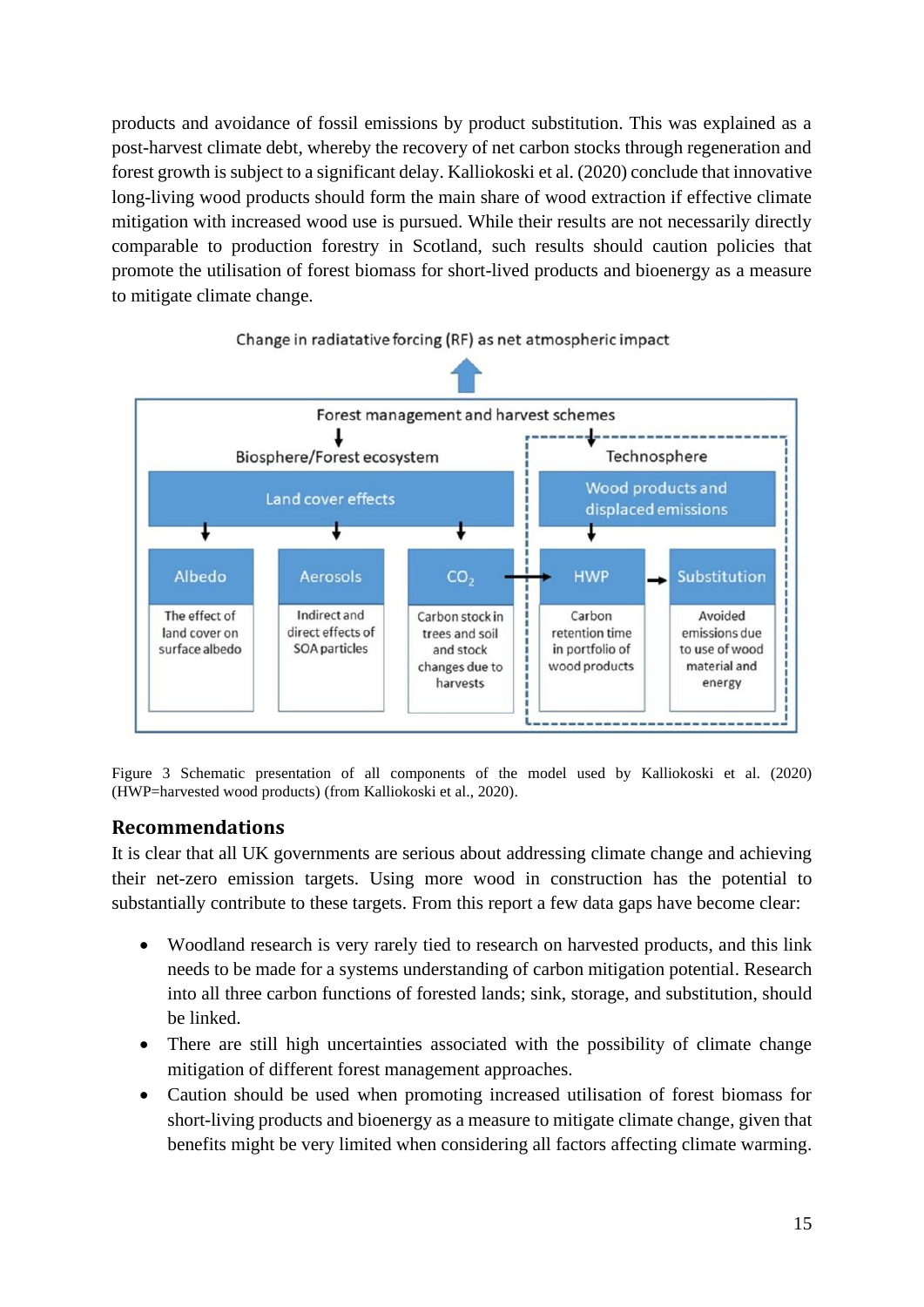To effectively mitigate climate change with increased wood use, it could be better if innovative long-living wood products form the main share of wood extraction.

Based on interviews with representatives of Scottish Government, CONFOR, and sustainable construction sector, we derive a number of policy-relevant issues that should be considered further:

- Policy-makers are often somewhat removed from the practicalities of land management, and there is a need for better integration of land management realities into policy design and development.
- Scottish building standards could be improved to include embodied emissions of buildings. Currently, standards only consider operational carbon and there is no recognition of timber products, short supply chains, and locally sourced materials.
- The main focus for improving carbon efficiency is on what can be added onto a building to reduce environmental impact, such as solar panels. Changing the standards and building requirements to encompass the environmental impact of the materials that buildings are made from incentivise the industry to reduce embodied emissions.
- Favouring carbon rich sustainable natural materials in public procurement policies for construction could stimulate the increased use of long-life wood products in buildings. Consequently, this would increase the amount of carbon stored in buildings in Scotland. A proposal to do this has been submitted to Scottish Government as part of the Scottish Forestry and Timber Technologies Industry Leadership Group Green Recovery Plan (Andy Leitch, Personal communication). Such policies are likely to be resisted by vested interests, notably the steel and concrete industries, so this will be an issue of political negotiation. Political leadership will be required to secure a future bioeconomy that, while disruptive of current systems, has the potential to deliver climate change targets, new and diverse employment opportunities across the supply chain, as well as better quality buildings.
- The largest potential domestic market for sustainable natural materials is England, where timber use in buildings remains limited. Scalability might be readily achieved by improving regulations in England, though this would require improved supply and the expansion of the wood product supply chain.
- CLT and wood fibre insulation need additional research and innovation centres to accelerate the development of CLT, wood fibre insulation, and other wood based products for construction. Expertise is currently concentrated at Napier University and University of Cambridge, although the New Model Institute for Technology and Engineering being built in Herefordshire is expected to have a centre for advanced timber technology.

# **Acknowledgement**

I gratefully acknowledge SAGES for funding this policy internship. Further I would like to thank Hester Robertson, Jaboury Ghazoul, Galina Toteva and Jonathan Morley for their guidance and comments on the report.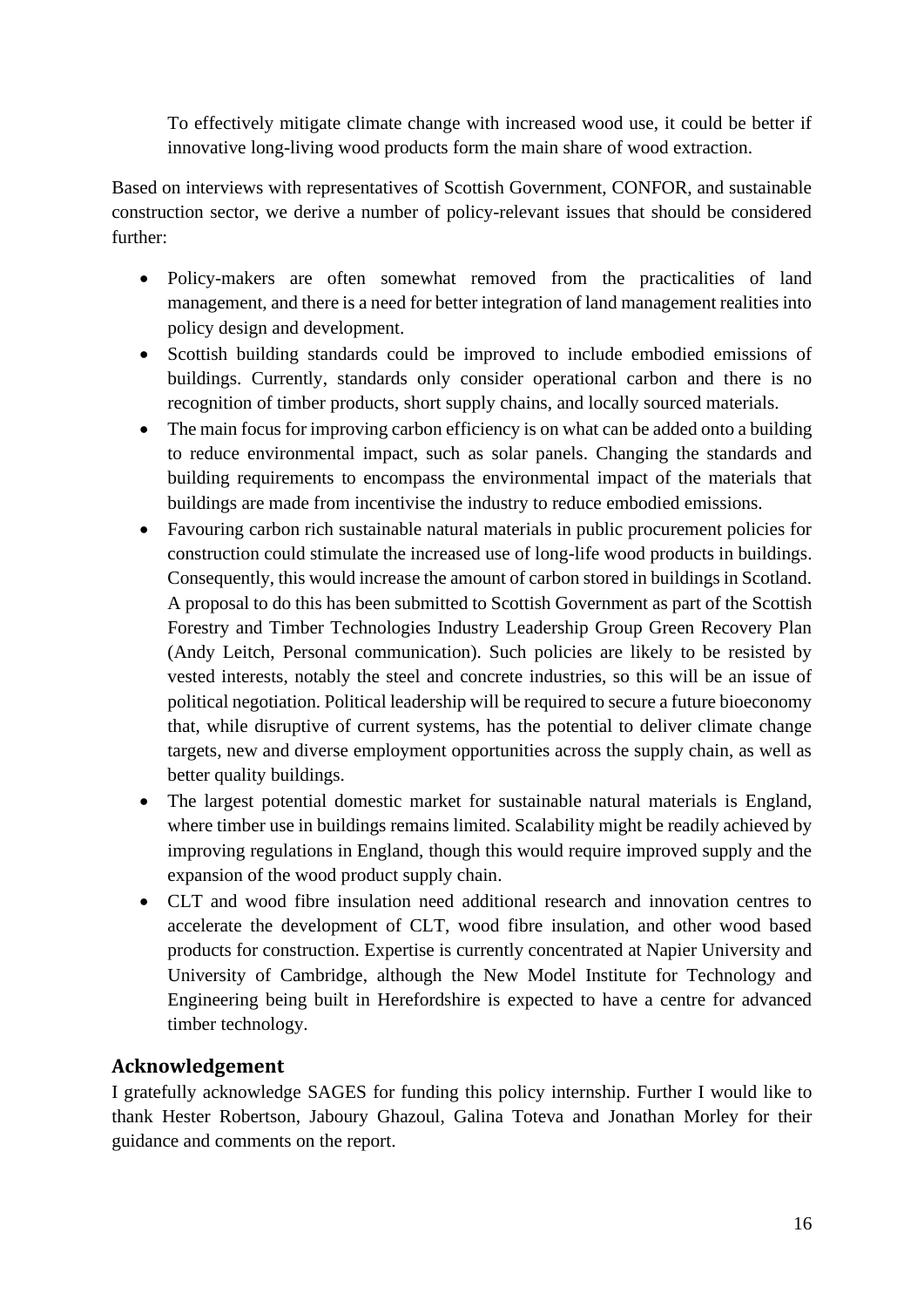# **References**

Apsalyamova, S. O., Khashir, B. O., Khuazhev, O. Z., Tkhagapso, M. B. and Bgane, Y. K.: The economic value of forest ecosystem services, J. Environ. Manag. Tour., 6(2), 291–296, 2015.

Beauchamp, K.: Climate Change Impacts on Scotland ' s Forestry Supply Chain Key findings, 2018.

Beyond zero emissions: Zero Carbon Industry Plan Rethinking Cement., 2017.

Burnett, J.: Forestry Commission Scotland Greenhouse Gas Emissions Comparison - Carbon benefits of Timber in Construction, 2006.

Deakin, M., Mora, L., Reid, A., Hairstans, R., Duncheva, M., Calcagno, C., Smith, M., Smith, P. and Lang, V.: Increasing offsite housing construction in Scotland : An evidence base to support new policy and systems, 2020.

Earthsight: Eight reasons proposed UK law won't stop consumption driving global deforestation, [online] Available from: https://www.earthsight.org.uk/news/analysis-eight-reasons-uk-due-diligencelaw-wont-stop-consumption-driving-global-deforestation, 2020.

Felton, A., Löfroth, T., Angelstam, P., Gustafsson, L., Hjältén, J., Felton, A. M., Simonsson, P., Dahlberg, A., Lindbladh, M., Svensson, J., Nilsson, U., Lodin, I., Hedwall, P. O., Sténs, A., Lämås, T., Brunet, J., Kalén, C., Kriström, B., Gemmel, P. and Ranius, T.: Keeping pace with forestry: Multi-scale conservation in a changing production forest matrix, Ambio, 49(5), 1050–1064, 2020.

Forest Research: Continuous cover silviculture - What is a silvicultural system?, [online] Available from: https://www.forestresearch.gov.uk/tools-andresources/resources-on-managing-resilient-forests/continuous-cover-

silviculture-what-is-a-silvicultural-system/ (Accessed 19 October 2020a), 2020.

Forest Research: Forestry Statistics 2020, 2020b.

Forestry Commission: Managing continuous cover forests, Oper. Guid. Bookl., (7), 2008.

Forestry Commission: The UK Forestry standard: The governments' approach to sustainable forestry., 2017.

Global Resource Initiative Taskforce: Global Resource Initiative: Final recommendations report, 2020.

HM Government: Growing the bioeconomy - Improving lives and strengthening our economy: A national bioeconomy strategy to 2030, 2018a.

HM Government: Industrial strategy - Construction sector deal, Environ. Eng., 30(1), 49–50, 2018b.

Jennings, S., Sheane, R. and Mccosker, C.: Risky Business. Understanding the UK's overseas footprint for deforestation-risk commodities, 2017.

Kalliokoski, T., Bäck, J., Boy, M., Kulmala, M., Kuusinen, N., Mäkelä, A., Minkkinen,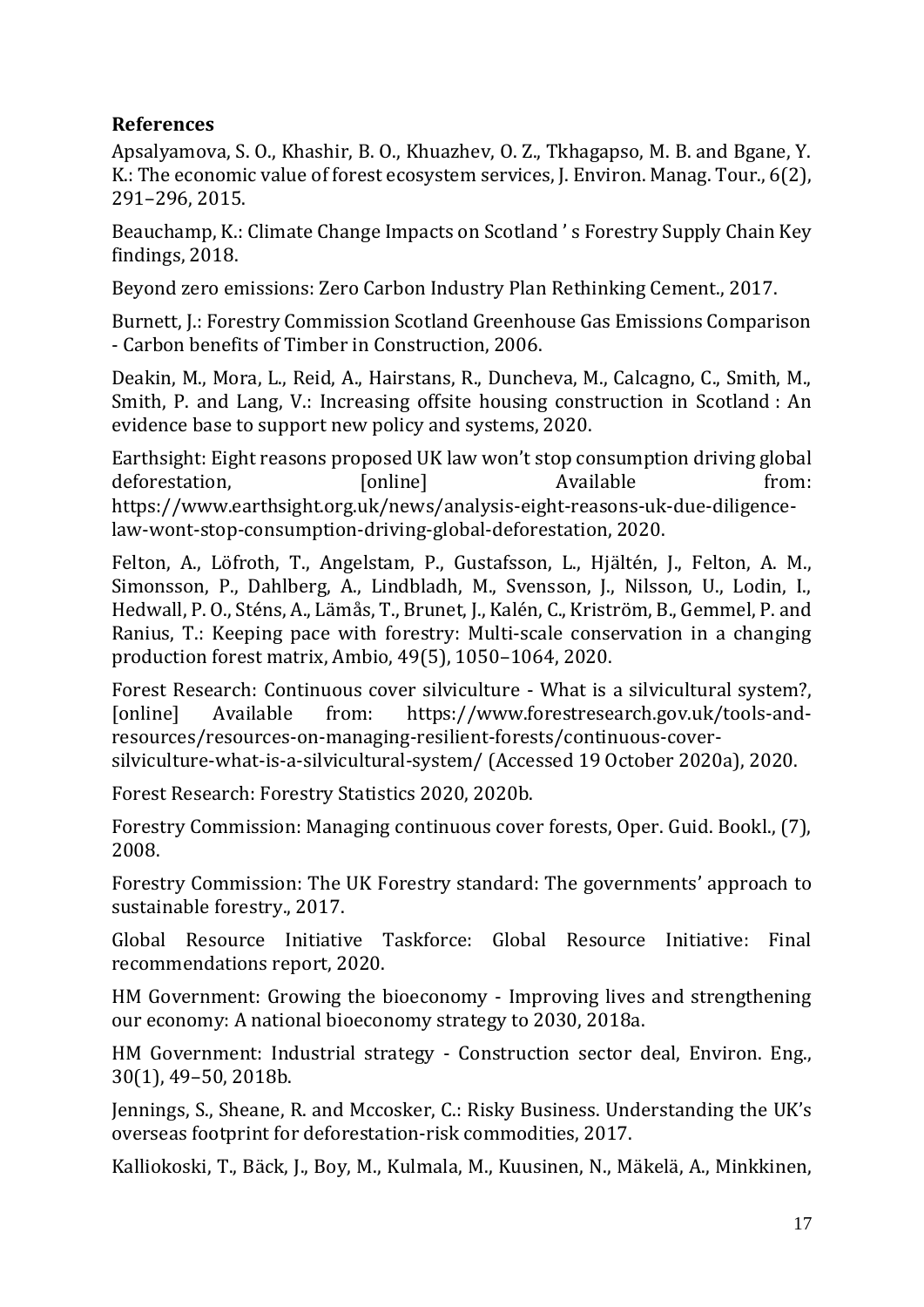K., Minunno, F., Paasonen, P., Peltoniemi, M., Taipale, D., Valsta, L., Vanhatalo, A., Zhou, L., Zhou, P. and Berninger, F.: Mitigation Impact of Different Harvest Scenarios of Finnish Forests That Account for Albedo , Aerosols , and Trade-Offs of Carbon Sequestration and Avoided Emissions, Front. For. Glob. Chang., 3, 2020.

KLH Sustainability: Can concrete and steel ever be carbon neutral?, [online] Available from:

https://www.designingbuildings.co.uk/wiki/Can\_Concrete\_and\_Steel\_Ever\_be\_C arbon\_Neutral%3F, 2019.

Kunič, R.: Carbon footprint of thermal insulation materials in building envelopes, Energy Effic., 10(6), 1511–1528, 2017.

Mayer, A. L., Kauppi, P. E., Angelstam, P. K., Zhang, Y. and Tikka, P. M.: Importing Timber, Exporting Ecological Impact, Science (80-. )., 308, 359–360, 2005.

McKay, H. (ed): Short Rotation Forestry: Review of Growth and Environmental Impacts, For. Res. Monogr., 2, 2011.

Monahan, J. and Powell, J. C.: An embodied carbon and energy analysis of modern methods of construction in housing: A case study using a lifecycle assessment framework, Energy Build., 43(1), 2011.

Montague-Fuller, A.: The best use of UK agricultural land, Cambridge Nat. Cap. Leaders Platf., 2014.

Morison, J., Matthews, R., Miller, G., Perks, M., Randle, T., Vanguelova, E., White, M. and Yamulki, S.: Understanding the carbon and greenhouse gas balance of forests in Britain., 2012.

O'Hara, K. L.: Multiaged Silviculture: Managing for Complex Forest Stand Structures, Oxford University Press., 2014.

Ponta, N., Steiner, E., Metzger, M. and Toteva, G.: Towards Regional Land Use Partnerships - Lessons from existing collaborative partnerships in Scotland, 2020.

Scottish Forest & Timber Technologies: Roots for Further Growth, 2018.

Scottish Government: Making Things Last: A Circular Economy Strategy for Scotland, 2016.

Scottish Government: Climate Change Plan: The Third Report on Proposals and Policies 2018-2032, Scottish Gov. Rep., 2018.

Singh, N. R., Kamini, Kumar, N. and Kumar, D.: Short-Rotation Forestry: Implications for Carbon Sequestration in Mitigating Climate Change, in Sustainable Agriculture, Forest and Environmental Management, edited by M. K. Jhariya, A. Banerjee, R. S. Meena, and D. K. Yadav, pp. 353–391, Springer Singapore, Singapore., 2019.

Spear, M., Hill, C., Norton, A. and Price, C.: Wood in Construction in the UK: An Analysis of Carbon Abatement Potential, 2019.